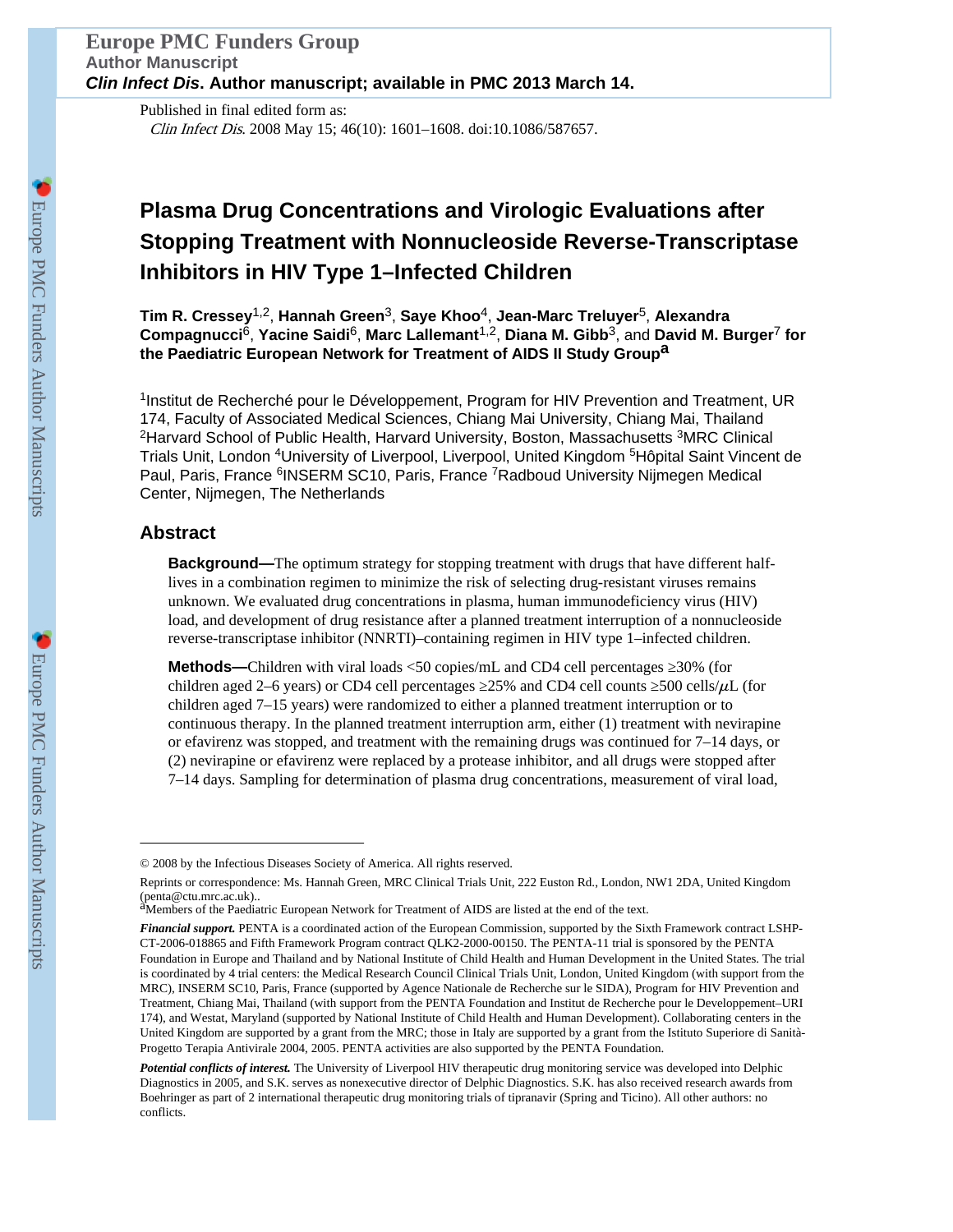and drug resistance testing was scheduled at day 0, day 7 (drug concentrations only), day 14, and day 28 after interruption of treatment with an NNRTI.

**Results—**Treatment with an NNRTI was interrupted for 35 children (20 were receiving nevirapine, and 15 were receiving efavirenz). Median time from NNRTI cessation to stopping all drugs was 9 days (range, 6–15 days) for nevirapine and 14 days (range, 6–18 days) for efavirenz. At 7 days, 1 (5%) of 19 and 4 (50%) of 8 children had detectable nevirapine and efavirenz concentrations, respectively; efavirenz remained detectable in 3 (25%) of 12 children at 14 days. At 14 days, viral load was 50 copies/mL in 6 of 16 children interrupting treatment with nevirapine (range, 52–7000 copies/mL) and in 2 of 12 children interrupting treatment with efavirenz (range, 120–1600 copies/mL). No new NNRTI mutations were observed.

**Conclusions—**In children with virological suppression who experienced interruption of treatment with an NNRTI, staggered or replacement stopping strategies for a median of 9 days for nevirapine and 14 days for efavirenz were not associated with the selection of NNRTI resistance mutations.

> Current antiretroviral treatment guidelines recommend continuous HAART for the treatment of HIV infection and AIDS; however, whether planned or unplanned, therapy is sometimes interrupted. Triple-combination HAART regimens typically contain drugs with different half-lives; therefore, stopping a HAART regimen may lead to temporary functional monotherapy and, as viral load rebounds, can potentially increase the risk of selecting drugresistant viruses [1].

> Among the antiretroviral drug classes, nonnucleoside reverse transcriptase inhibitors (NNRTIs) have the longest plasma half-lives; 25–30 h for nevirapine [2] and 40–55 h for efavirenz [3]. The majority of nucleoside reverse-transcriptase inhibitors (NRTIs) and protease inhibitors have plasma half-lives of <10 h. Thus, the risk of temporary functional monotherapy when simultaneously stopping all drugs in an NNRTI-containing regimen is high, and because NNRTIs have a low genetic barrier to within-class drug resistance, this situation could potentially compromise the efficacy of future NNRTI-containing regimens. Other drugs with low genetic barriers, such as the NRTI lamivudine, may also be susceptible to the development of resistance in this situation, especially because its active moiety, the intracellular drug triphosphate, has a half-life of ~20 h [2].

In adults, several studies have examined the persistence of NNRTI plasma drug concentrations after treatment interruption. Efavirenz plasma concentrations can persist for ≥14 days after stopping therapy [3]. In contrast, at steady state, nevirapine plasma concentrations did not persist >14 days after treatment interruption [4], although after a single dose of nevirapine during labor for the prevention of mother-to-child transmission of HIV, plasma concentrations have been detected up to 21 days postpartum [5].

The impact of selecting NNRTI-resistant strains after treatment interruption on subsequent NNRTI-based therapy has been highlighted in the prevention of mother-to-child transmission of HIV setting. HIV-infected women exposed to single-dose nevirapine during labor were found to be less likely to achieve virologic suppression after 6 months of postpartum treatment with an NNRTI-based regimen, compared with nonexposed women [6]. Short-course, dual-NRTI treatment post-partum (administered for 3–7 days) after administration of single-dose nevirapine has been shown to reduce the risk of selecting NNRTI-resistant strains [7], but the optimal choice and duration of such treatment remains unknown.

To date, no pediatric data after NNRTI treatment interruption are available. Therefore, in the context of a pediatric phase II exploratory planned treatment interruption (PTI) trial, we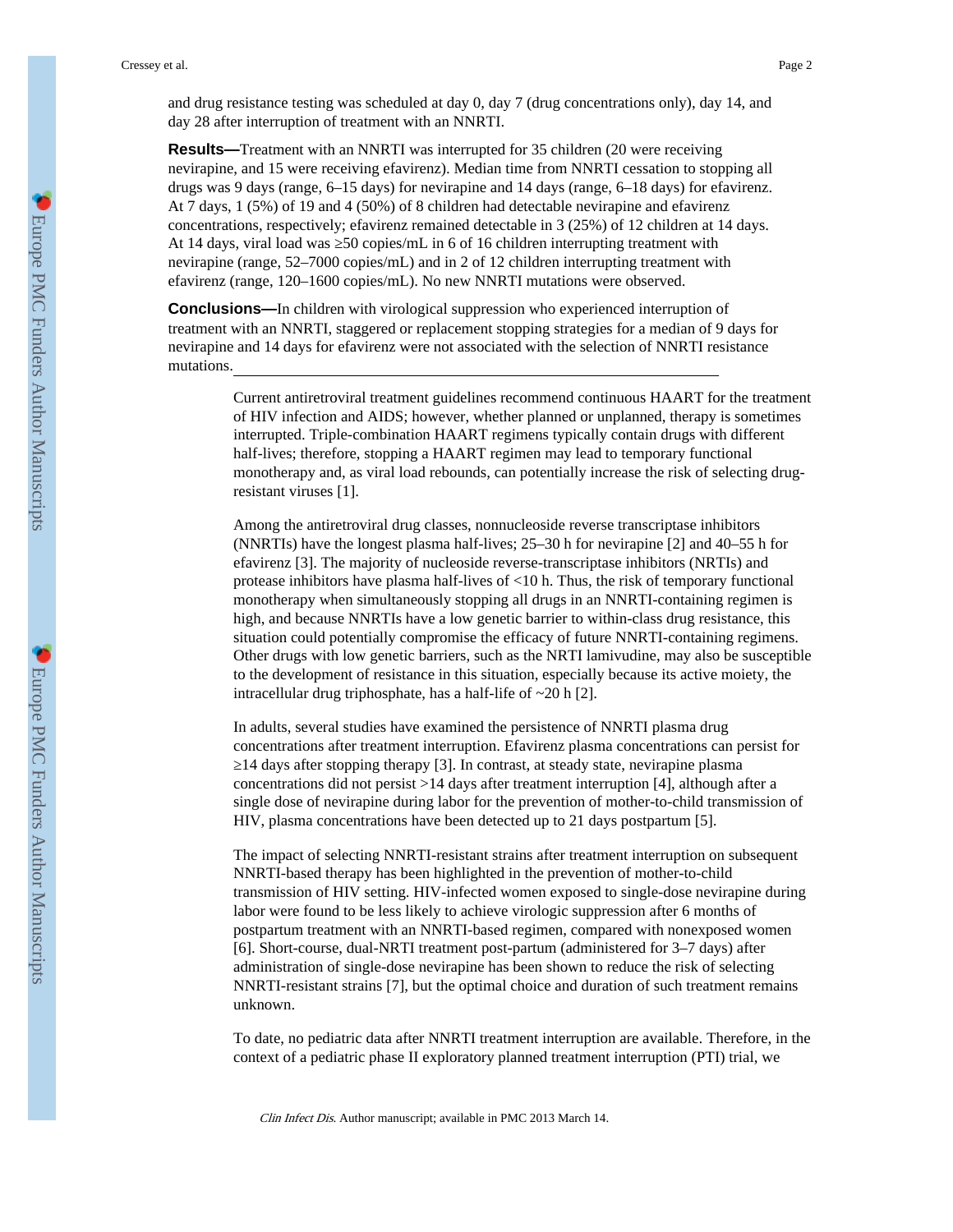describe plasma drug concentrations, viral rebound, and selection of HIV drug resistance mutations in children receiving an NNRTI-based HAART regimen during the first PTI cycle in the trial.

## **PATIENTS, MATERIALS, AND METHODS**

#### **Study population**

All children were enrolled in the Paediatric European Network for Treatment of AIDS (PENTA) 11: Treatment Interruption in Children with Chronic HIV-Infection Trial. PENTA-11 is an ongoing, open, randomized, phase II exploratory trial evaluating the role of PTIs in the treatment of HIV-infected children who have responded well to antiretroviral therapy (ISRCTN36694210; <http://www.controlled-trials.com>). Children receiving stable HAART for at least 6 months with plasma HIV-1 RNA levels <50 copies/mL and a CD4 cell percentage ≥30% (for children aged 2–6 years) or a CD4 cell percentage ≥25% and CD4 cell count  $500$  cells/ $\mu$ L (for children aged 7–15 years) were randomized 1:1 to either continue antiretroviral therapy or undergo a CD4 cell–guided PTI and were followed up for at least 72 weeks. This study was approved by the ethics committees of all participating sites.

Children randomized to the PTI strategy and taking a regimen that included an NNRTI and/ or lamivudine stopped therapy with either a staggered stop or a replacement stop strategy, at the discretion of the pediatrician. The original protocol (23 June 2005) recommended that, for a staggered stop strategy, treatment with the NNRTI should be stopped at randomization, and treatment with the remaining 2 drugs should be continued for 7 days. For a replacement stop strategy, the NNRTI should be switched to a single or ritonavir-boosted protease inhibitor and treatment with the 3 drugs should be continued for 7 days. For either strategy, if the regimen contained lamivudine, there was an option to switch lamivudine to an alternative NRTI with a high genetic barrier to resistance and a short half-life prior to continuing the dual-NRTI regimen. In February 2006, an interim analysis showed that all 10 children who stopped treatment with nevirapine had plasma concentrations  $\langle 0.15 \text{ mg/L at }$ day 7, but at least 2 children had detectable concentrations with use of a more sensitive assay (0.06 and 0.064 mg/L). Three of 7 children who stopped efavirenz had detectable efavirenz plasma concentrations at day 14. Therefore, the protocol was amended (on 10 March 2006) to recommend a staggered stop or replacement stop for 7–14 days for nevirapine and for at least 14 days for efavirenz. Here, we present data for all children in the PENTA-11 trial who stopped treatment with nevirapine- or efavirenz-containing regimens during their first PTI. NNRTI plasma drug concentrations and HIV-1 RNA load were measured at 0, 7 (drug concentrations only), 14, and 28 days after stopping treatment with the NNRTI, and HIV-1 population sequencing was performed in the first plasma sample with an HIV load >500 copies/mL.

#### **Antiretroviral drug concentration assay**

Nevirapine and efavirenz plasma drug concentrations were measured by validated highperformance liquid chromatography methods, with a lower limit of quantification of 0.05– 0.25 mg/L for nevirapine and 0.05–0.2 mg/L for efavirenz. For this analysis, a threshold value for detection of  $0.25 \text{ mg/L}$  for nevirapine and  $0.2 \text{ mg/L}$  for efavirenz was used. All of the laboratories involved in this study participate in International Quality Control Programs for antiretroviral drug measurements [8, 9].

#### **HIV-1 resistance assay**

HIV RNA population sequencing was performed in local PENTA network laboratories. Viral nucleic acid was extracted from plasma with use of Qiagen or Roche systems, and the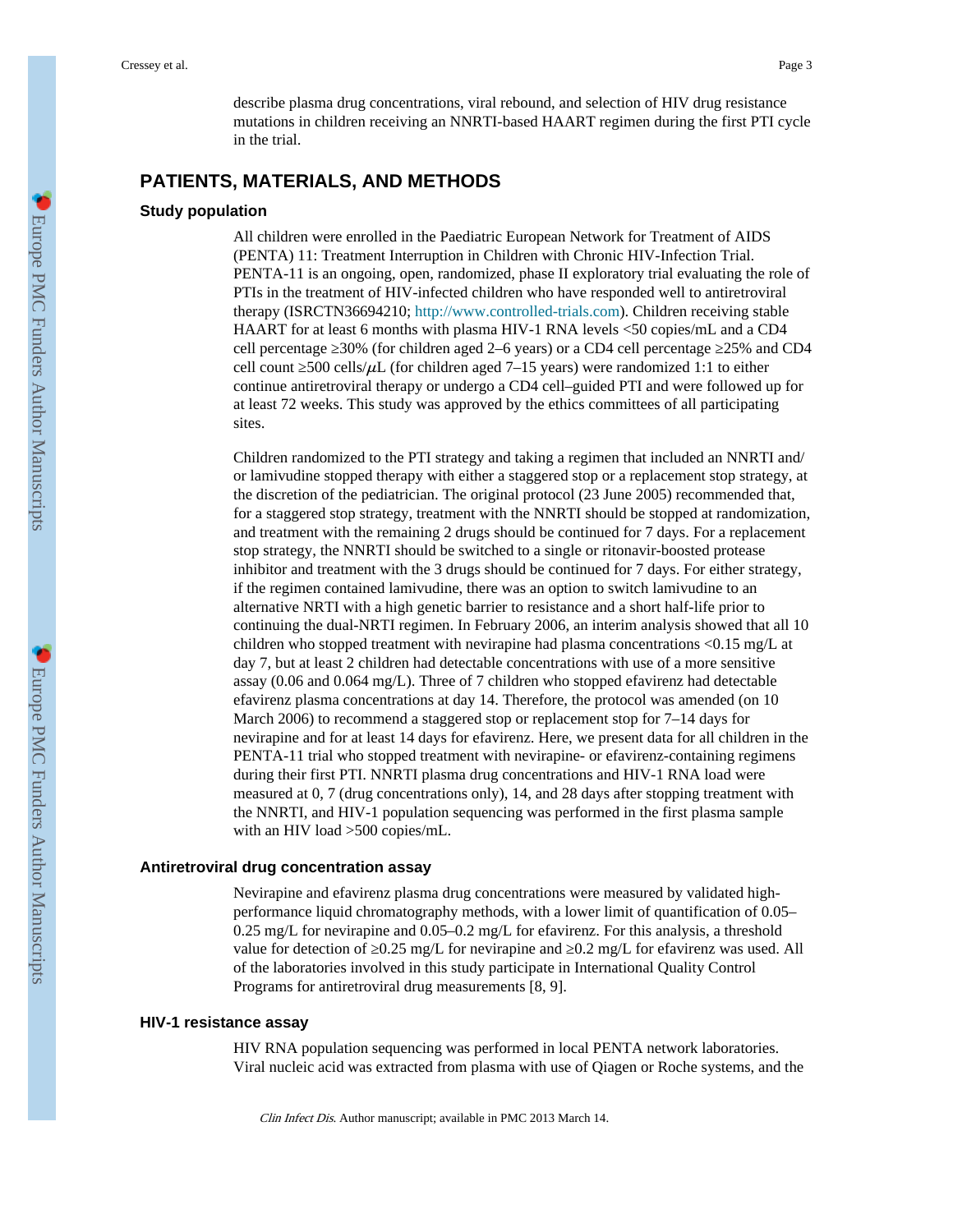pol-gene PCR was amplified and sequenced using ABI capillary sequencers (Applied Biosystems). The minimum length of sequence covered all of the protease gene and positions 38–250 in the reverse transcriptase. Interpretation of mutations was undertaken using the Stanford University HIV database [10] or the AC11 National Agency for AIDS Research (ANRS) algorithm [11].

## **Statistical analysis**

Day 0 was defined as the day on which treatment with the NNRTI was stopped; this was the day of randomization for 12 children (34%) but ranged from 1 to 16 days after randomization for the remaining children because of logistical issues. Baseline characteristics are given for the time of randomization except for laboratory measurements, which are those recorded nearest to (before or on) day 0. For the virologic evaluations after treatment interruption, viral load measurements recorded below a limit of detection of >50 copies/mL (e.g., <400 copies/mL) were assumed to be >50 copies/mL.

## **RESULTS**

Of the 110 children enrolled in PENTA-11 between November 2004 and December 2006, 56 were randomized to the PTI arm. Of these children, 35 stopped treatment with an NNRTI-containing HAART regimen: 20 stopped treatment with nevirapine, and 15 stopped treatment with efavirenz (figure 1). Baseline characteristics of children interrupting treatment with an NNRTI are shown in table 1. Of note, at day 0, viral load was 50 copies/ mL (range,  $50-700$  copies/mL) in 6 (17%) of the children despite being stable at  $\langle 50 \text{ copies} \rangle$ mL for the previous 6 months, up to and including the screening visit. Four of these 6 children followed a staggered stop strategy, and 2 followed a replacement stop strategy.

Of the NNRTI-based regimens that were interrupted, 27 (77%) of 35 included lamivudine. A staggered stop strategy was used for 11 (55%) of the children interrupting treatment with nevirapine; lamivudine was included in 7 of these regimens, and 2 children had lamivudine switched to didanosine for 1 week. All 9 children who stopped treatment with nevirapine using a replacement stop strategy were receiving lamivudine; 6 children had lamivudine replaced with didanosine and had lopinavir-ritonavir added to the regimen, and 3 children retained lamivudine and had either lopinavir-ritonavir (2 children) or nelfinavir (1 child) added to their regimen. Similarly, 10 (67%) of 15 children interrupted treatment with efavirenz using a staggered stop strategy; lamivudine was included in 8 of these regimens, but only 1 child had lamivudine switched to didanosine. Five children interrupted treatment with efavirenz with a replacement stop strategy, and all had lopinavir-ritonavir added to the regimen; lamivudine was included in 3 of these regimens, and lamivudine was switched to didanosine for 1 child.

The median time from stopping treatment with the NNRTI to stopping treatment with all drugs was 9 days (range, 6–15 days) for children receiving nevirapine and 14 days (range, 6–18 days) for children receiving efavirenz. For the staggered stop strategy, the median times were 8 days (range, 6–14 days) and 14 days (range, 6–18 days) for nevirapine and efavirenz, respectively; 14 days (range, 6–15 days) was the median time for a replacement stop strategy for both drugs.

## **NNRTI plasma drug concentrations after treatment interruption**

Plasma drug concentration data were available for 19 children stopping treatment with nevirapine and 14 children stopping treatment with efavirenz. The percentages of children with nevirapine and efavirenz plasma concentrations above the threshold at 0, 7, 14, and 28 days after treatment with the NNRTI was stopped are shown in figure 2.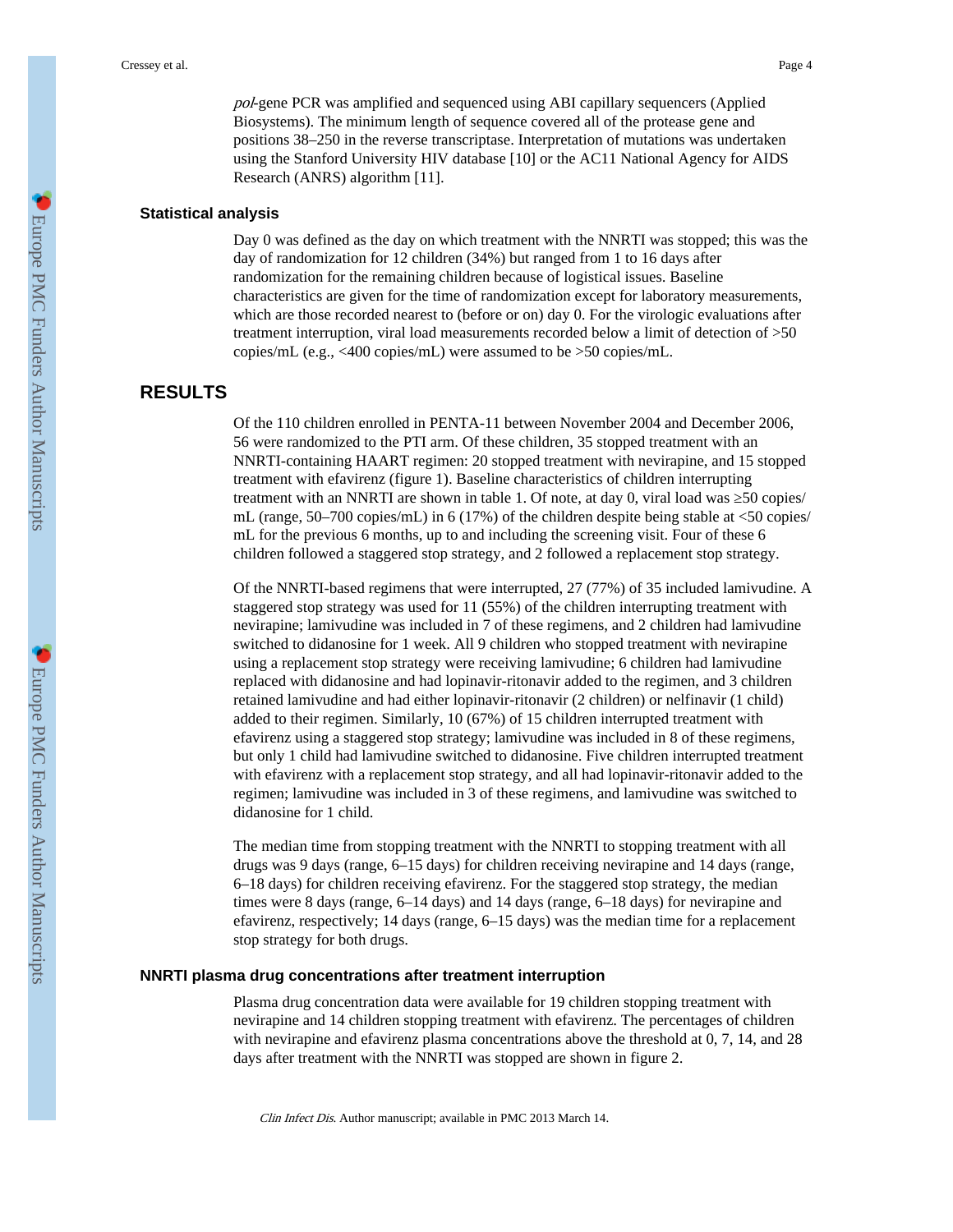At the time of stopping treatment with nevirapine, the median nevirapine dose was 306 mg/  $\text{m}^2$  (range, 221–410 mg/m<sup>2</sup>), and the plasma concentration was 7.0 mg/L (range, 2.2–15.1) mg/L) (3 children had plasma concentrations that were less than the target therapeutic concentration of 3.0 mg/L [14]). Of 19 children, 1 child (whose plasma concentration at day 0 was 15.05 mg/L) had a nevirapine plasma concentration >0.25 mg/L (1.31 mg/L) 7 days after stopping treatment with nevirapine, which decreased to 0.12 mg/L by day 14 (lower limit of quantification [LLOQ] of the assay was 0.05 mg/L; nevirapine concentrations were not measured for this child after day 14). Of the 18 remaining children, 16 had samples assayed with a more sensitive assay, 1 with an LLOQ of 0.15 mg/L, 6 with an LLOQ of 0.10 mg/L, and 9 with an LLOQ of 0.05 mg/L. At 7 days, 5 children had nevirapine plasma concentrations above the LLOQ for the assay but below 0.25 mg/L (0.057, 0.060, 0.060, 0.064, and 0.149 mg/L); of these children, 3 had nevirapine concentrations >10.0 mg/L at day 0. At 14 days, no children had a nevirapine concentration >0.25 mg/L, and only 1 child had a detectable plasma concentration above the LLOQ for the assay (described above).

The median efavirenz dose and median plasma drug concentration at treatment interruption were 12.3 mg/kg (range, 8.1–17.2 mg/kg) and 2.0 mg/L (range, 0.3–3.5 mg/L), respectively, for 12 children, including 2 with plasma concentrations less than the target therapeutic concentration of 1.0 mg/L [14]. Of 8 children, 4 had detectable efavirenz plasma concentrations  $>0.20$  mg/L (0.40, 0.54, 0.61, and 4.07 mg/L) 7 days after stopping treatment (time from stopping treatment with refavirenz to stopping treatment with all drugs was 13, 18, 7, and 6 days, respectively). Among the 4 remaining children, all had samples assayed with a more sensitive assay (3 with an LLOQ of 0.05 mg/L and 1 with an LLOQ of 0.078 mg/L); 2 of these children had efavirenz plasma concentrations above the LLOQ for the assay but <0.20 mg/L at day 7 after stopping treatment (0.12 and 0.19 mg/L). The 2 children with the greatest efavirenz plasma concentrations  $>0.20$  mg/L at day 7 also had plasma concentrations of 0.26 and 0.32 mg/L 14 days after interruption. One additional child, for whom plasma concentrations were not measured at day 7, had an efavirenz plasma concentration of 0.29 mg/L 14 days after stopping efavirenz (time from stopping efavirenz to stopping all drugs was 6 days). Two of the 3 children with detectable concentrations at day 14 were also tested at day 28, and no efavirenz was detected.

## **Viral load rebound**

At day 14, 6 (38%) of 16 and 2 (17%) of 12 children interrupting treatment with nevirapine and efavirenz, respectively, had viral loads  $\,$  50 copies/mL (range for the nevirapine group, 52–7000 copies/mL; range for the efavirenz group, 120–1600 copies/mL), which increased to 19 (95%) of 20 and 12 (92%) of 13 by day 28 (range for the nevirapine group, 300– 4,897,788 copies/mL; range for the efavirenz group, <100 to 147,000 copies/mL) (table 2).

#### **NNRTI resistance**

HIV genotyping was performed at various times during the first 3 months after interruption of treatment with an NNRTI, depending on viral load values (for 1 child at week 2, 21 children at week 4, 10 children at week 8, and 2 children at week 12). For 1 child, cDNA could not be amplified. No new NNRTI resistance mutations were detected in virus from the 35 children interrupting treatment with an NNRTI-containing HAART regimen. One child who was receiving nevirapine had the NNRTI resistance mutation K103N detected 14 days after stopping treatment with nevirapine, but this child had a viral load of 700 copies/mL at day 0 (<50 copies/mL at the screening visit), and the K103N resistance mutation could also be detected in virus isolated from a stored sample taken at day 0. No lamivudine-associated resistance mutations were detected in virus obtained from any of the children.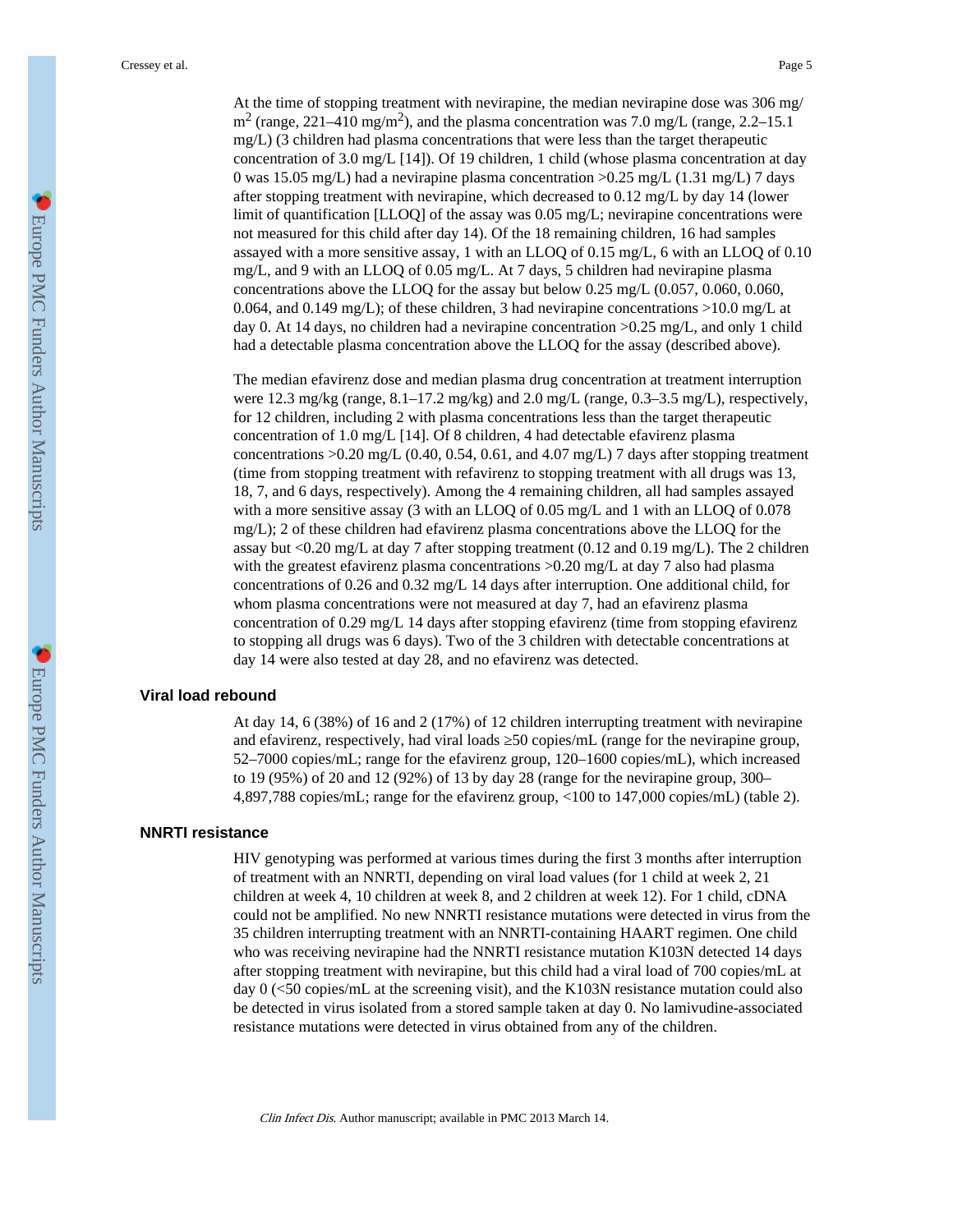## **DISCUSSION**

In this substudy of virologically suppressed HIV-infected children enrolled in PENTA-11 trial and undergoing a PTI, we found that nevirapine and efavirenz plasma drug concentrations were below the detection threshold in the majority of children at 1 week (for those stopping treatment with nevirapine) and 2 weeks (for those stopping treatment with efavirenz) after treatment interruption and were below the lower limit of detection for all children at 2 weeks (for those stopping treatment with nevirapine) and 4 weeks (for those stopping treatment with efavirenz). No new NNRTI or lamivudine resistance mutations were detected.

We observed that efavirenz persisted longer than nevirapine in plasma. This result was apparent early in the trial, and we changed the management strategy to recommend staggered stop or replacement stop of efavirenz for 14 days rather than 7 days. At this time, a 7–14-day staggered stop strategy was recommended for children stopping treatment with nevirapine. The final analysis confirmed that efavirenz had longer persistence, an observation that was consistent with reports involving adults. For example, in a report describing 8 adults who interrupted treatment with efavirenz, median plasma concentrations were 0.31, 0.15, and 0.06 mg/L at 7, 14, and 21 days, respectively [3]. In a substudy of the Development of Antiretroviral Therapy in Africa (DART) trial, in which adults interrupted treatment with nevirapine using a 1-week staggered stop strategy, 5 (28%) of 18 patients had nevirapine concentrations >0.2 mg/L at 7 days, decreasing to only 1 (5%) of 19 patients by day 14 [4].

In our study, a staggered stop or replacement stop of 6–18 days (median duration, 14 days) was used for children interrupting treatment with efavirenz, and no new NNRTI resistance selection was observed as viral load increased. Despite this, the high percentage of children with efavirenz concentrations >0.20 mg/L at 14 days, coupled with the persistence of efavirenz for 3 weeks [3] and sometimes longer in adults [12], would suggest that a staggered stop or replacement stop duration >14 days should be advocated. The authors of the DART substudy suggest that a 7–10-day staggered stop strategy is adequate for African patients discontinuing treatment with nevirapine, for whom protease inhibitor replacement is not feasible. In our study, a staggered stop or replacement stop of 6–15 days (median duration, 9 days) was used for children interrupting treatment with nevirapine, and no NNRTI resistance was found. Of interest, whereas median nevirapine concentrations at treatment interruption were similar in our study and the DART study, concentrations 7 days after treatment interruption were generally higher in the adults participating in the DART study than in children participating in the PENTA-11 trial, possibly because of higher nevirapine clearance in the children.

A single-nucleotide polymorphism in the gene of the cytochrome P450 2B6 isoenzyme (CYP2B6 G516T) can reduce the oral clearance of efavirenz and, possibly, nevirapine [13, 14]; therefore, patients carrying the homozygous variant genotype may have a higher risk of selecting for NNRTI-resistant infection after treatment interruption. Indeed, predicted efavirenz plasma exposure after treatment interruption was found to be longer with the variant genotypes, suggesting that it may be difficult to develop a standard stopping strategy [15]. Our study did not include investigations of CYP2B6, although it would be expected that part of interpatient variability could be attributable to such polymorphisms.

It was not possible to compare the impact of the stopping strategies on viral load rebound with adjustment for the time between NNRTI treatment interruption and interruption of treatment with the other drugs, because this varied considerably among clinical sites, drug combinations, and strategies. For example, to maximize safety for children, some sites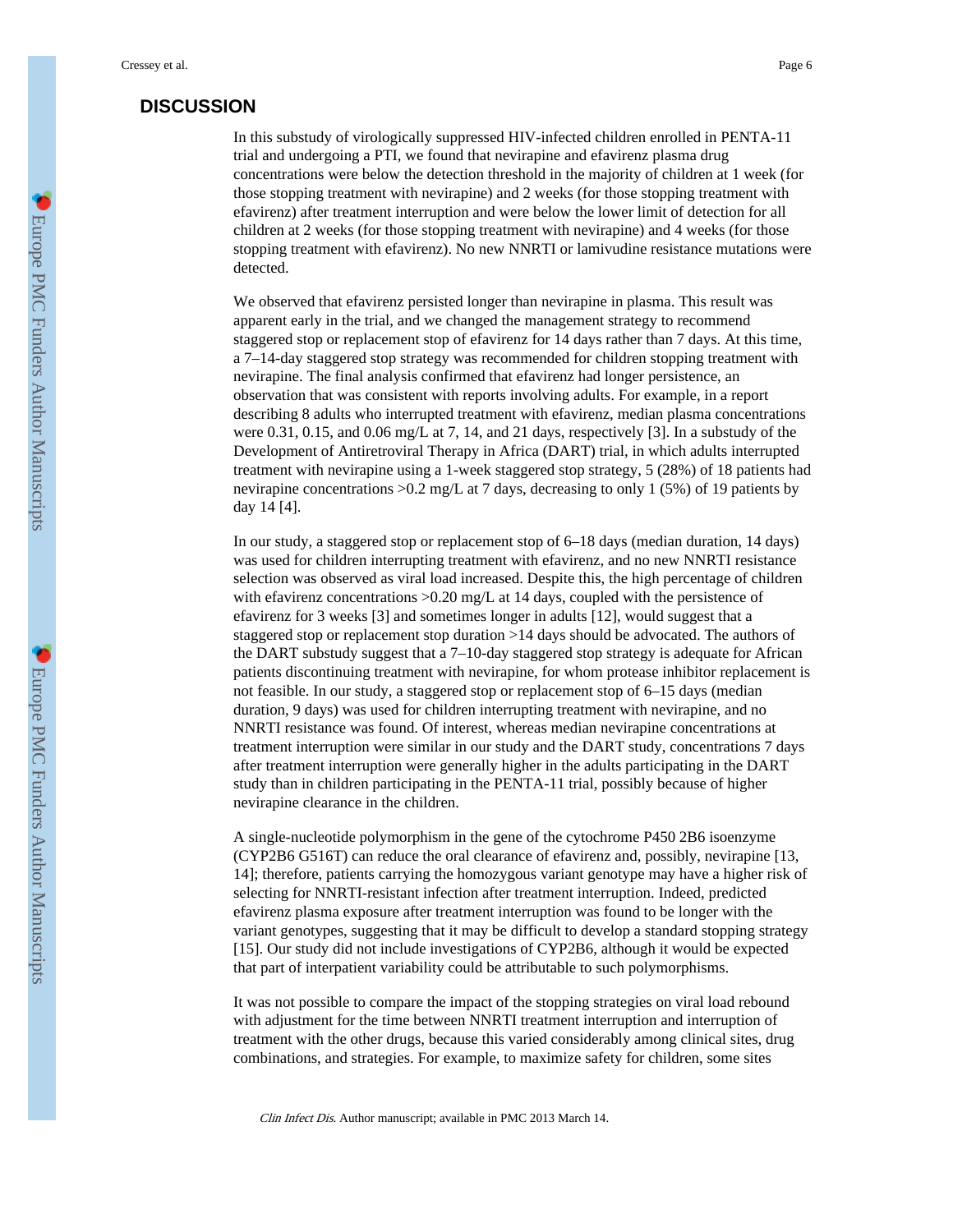conducted real-time drug concentration assessments and stopped treatment with all drugs only when NNRTIs were undetectable. However, there is nothing in our observations that would favor one strategy over another, although a longer replacement stop strategy may be preferred over a longer staggered stop strategy to avoid the development of NRTI-resistant infection as the result of dual-NRTI therapy.

Comparing the persistence of NNRTIs between studies can be difficult because of the different LLOQs used. This raises the issue of drug concentration thresholds at which one expects an increased risk of selection of drug-resistant viruses. On the basis of the inhibitory concentration at which 50% of isolates are susceptible to nevirapine (0.01–0.02 mg/L), targeting a threshold lower than the 0.25 mg/L used in our study may have been preferable. However, although nevirapine plasma concentrations were barely detectable at 7 and 14 days (range,  $0.05-0.25$  mg/L) with use of the more sensitive assay, it appears that such very low concentrations were insufficient to induce selection of HIV resistance mutations. Indeed, with the stopping strategies used, significant viral load rebound did not appear until 14 days after stopping treatment with nevirapine.

Although no NNRTI resistance was detected using population sequencing techniques, minor resistant viral populations may have been selected and could have been detected using moresensitive assays (e.g., Oligonucleotide-ligation [16], LigAmp [17] or Allele Specific-PCR [18]). Also, resistance mutations outside the DNA polymerase domain of HIV reverse transcriptase (i.e., connection and RNAse H domains) were not assessed but have recently been suggested to confer resistance to nevirapine [19]; however, the long-term clinical impact of such mutations and the minor populations of NNRTI-resistant viruses are uncertain.

Concerns regarding the selection of NNRTI resistance mutations after treatment interruption were originally raised with the use of single-dose nevirapine during labor for the prevention of mother-to-child transmission of HIV. Depending on the background prophylaxis regimen, the sensitivity of the resistance test, and the virus subtype, NNRTI resistance mutations have been detected in 20%–70% of women who received single-dose nevirapine [20, 21], and these mutations have proved to impact the success of subsequent NNRTI-based therapies, in particular when initiated within months of exposure [6]. However, viral loads in women at the time of single-dose nevirapine exposure are expected to be much higher than viral loads in children or adults receiving long-term nevirapine-based HAART with undetectable viral loads who undergo a PTI. Also, autoinduction of nevirapine clearance in patients receiving HAART results in a shortened half-life. As a consequence, the risk of selecting NNRTIresistant viruses as part of a PTI is expected to be lower than that observed in the prevention of mother-to-child transmission of HIV setting.

In conclusion, in virologically suppressed children who interrupt an NNRTI-based HAART regimen during their first PTI cycle, the adoption in this trial of a staggered stop or replacement stop strategy for a median duration of 9 days for nevirapine and 14 days for efavirenz was not associated with the selection of drug resistance mutations. Whether a replacement stop or staggered stop is preferable could not be determined, although there are theoretical reasons to prefer a replacement stop strategy, particularly for efavirenz, which persists longer than nevirapine. However, our data are consistent with other studies in which a staggered stop strategy for nevirapine appeared to be adequate. We are continuing to monitor HIV load, drug resistance, and drug concentrations in children who undergo subsequent PTIs.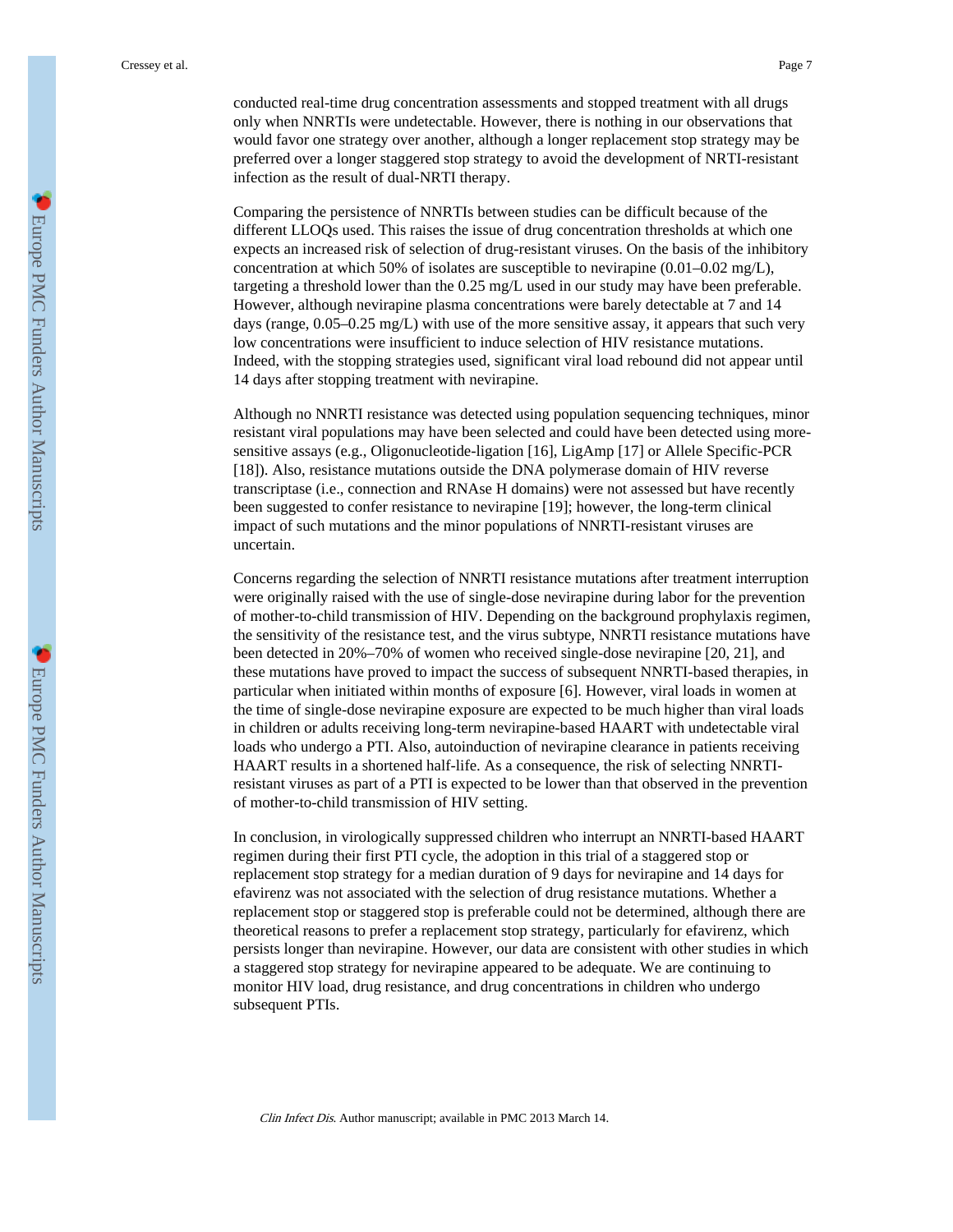## **Acknowledgments**

We thank all of the children, families, and staff from the centers participating in the PENTA-11 Treatment Interruption in Children with Chronic HIV-Infection Trial. In the PENTA-11 trial, children were enrolled from 9 countries: France (10 children), Germany (4), Italy (19), Poland (3), Spain (17), Switzerland (2), Thailand (23), the United Kingdom (28), and the United States (4).

## **Appendix**

## **MEMBERS OF PENTA**

## **Committees**

PENTA Steering Committee: J.-P. Aboulker, A. Babiker, S. Blanche, A.-B. Bohlin, K. Butler, G. Castelli-Gattinara, P. Clayden, A. Compagnucci, J. H. Darbyshire, M. Debré, R. de Groot, M. della Negra, D. Duicelescu, C. Giaquinto (chairperson), D. M. Gibb, I. Grosch-Wörner, C. Kind, M. Lallemant, J. Levy, H. Lyall, M. Marczynska, M. J. Mellado Peña, D. Nadal, T. Niehues, C. Peckham, J. T. Ramos Amador, L. Rosado, C. Rudin, H. J. Scherpbier, M. Sharland, M. Stevanovic, P. A. Tovo, G. Tudor-Williams, N. Valerius, A. S. Walker, and U. Wintergerst.

PENTA-11 Executive Committee: J. P. Aboulker, A. Babiker, D. M. Burger, A. Compagnucci, J. H. Darbyshire, M. Debré, C. Giaquinto, D. M. Gibb, H. Green, L. Harper, N. Klein, M. Lallemant, H. Lyall, L. Mofenson, J. Moye, D. Nadal, and Y. Saïdi.

PENTA-11 Pharmacology Group: D. M. Burger, T. R. Cressey, E. Jacqz-Aigrain, S. Khoo, and J. M. Tréluyer.

PENTA-11 Immunology/Virology Group: M. Clerici, A. De Rossi, N. Klein, J. Moye, N. Ngo-Giang-Huong, M. A. Muñoz Fernandez, and D. Pillay.

PENTA-11 Data Safety and Monitoring Committee: C. Hill (Chair), P. Lepage, A. Pozniak, and S. Vella.

#### **Trial centers**

INSERM SC10, France: J. P. Aboulker, A. Compagnucci, V. Eliette, G. Hadjou, S. Léonardo, C. Pitrou, Y. Riault, and Y. Saïdi.

MRC Clinical Trials Unit, United Kingdom: A. Babiker, L. Buck, J. H. Darbyshire, L. Farrelly, D. M. Gibb, H. Green, L. Harper, D. Johnson, C. Taylor, and A. S. Walker.

Program for HIV Prevention and Treatment, Thailand: S. Chalermpantmetagul, T. R. Cressey, R. Peongjakta, S. Chailert, F. Fregonese, G. Jourdain, M. Lallemant, and N. Ngo-Giang-Huong.

Westat/National Institute of Child Health and Human Development, United States: D. Butler, C. Carlton, D. Collins, G. Kao, L. Mofenson, J. Moye, S. Van Buskirk, and S. Watson.

#### **Clinical sites**

Hôpital Edouard Herriot, Lyon, France: S. Corradini, D. Floret, and J. Laplace. Hôpital de l'Archet, Nice, France: F. Monpoux, J. Cottalorda, J. C. Lefebvre, and S. Mellul. Hôpital Cochin Port-Royal, Paris, France: N. Boudjoudi and G. Firtion. Hôpital Robert Debré, Paris, France: A. Faye, D. Beniken, and F. Damond. Hôpital Purpan, Toulouse, France: J. Tricoire.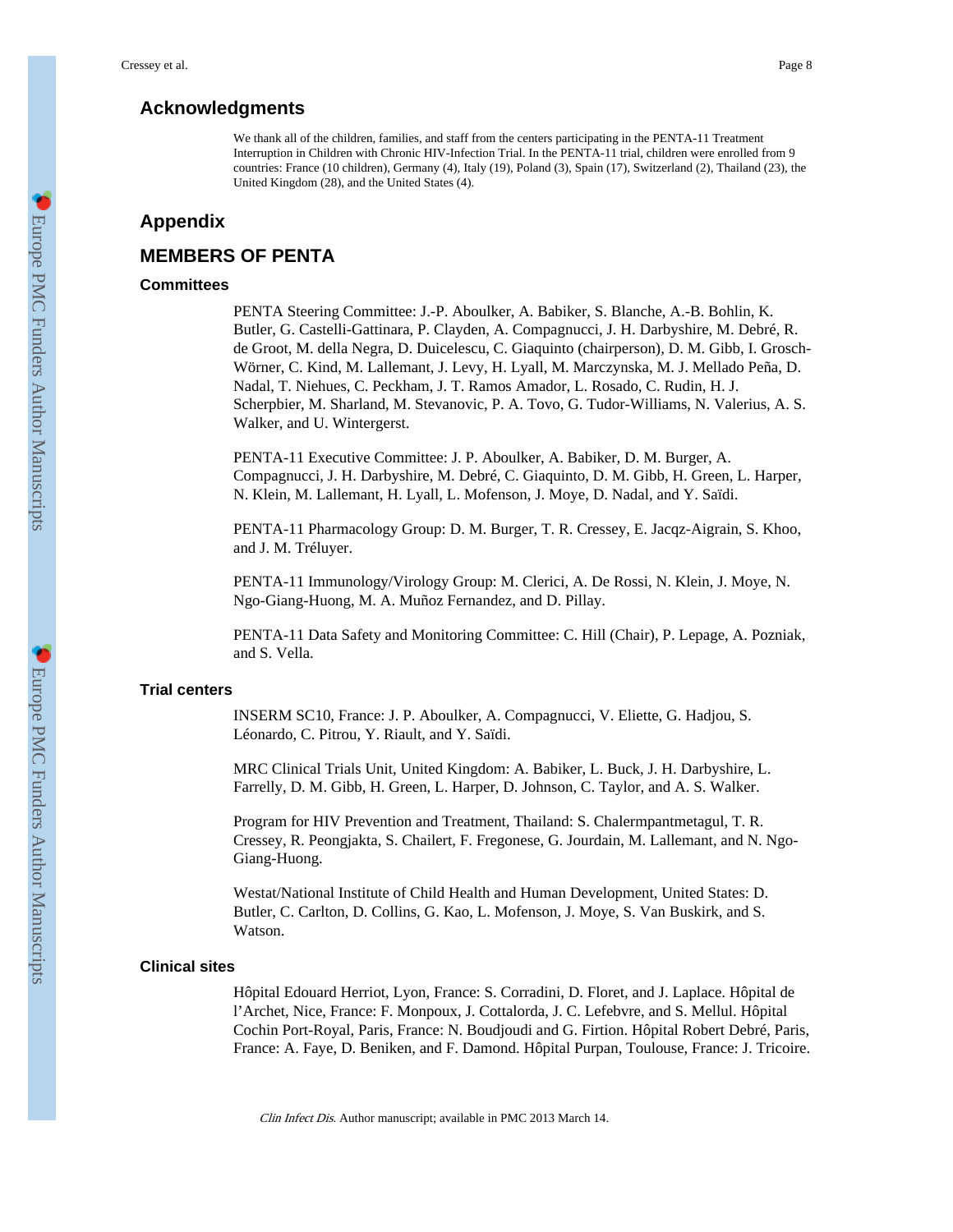Hôpital Saint-Vincent de Paul, Paris, France: A. Krivine. Hôpital Necker, Paris, France: M. L. Chaix.

Universitäts-kinderkliniken, Munich, Germany: U. Wintergerst, G. Notheis, G. Strotmann, and S. Schlieben.

Università di Padova, Padua, Italy: C. Giaquinto, O. Rampon, and M. Zanchetta. Università di Genova, Genoa, Italy: R. Rosso, E. Repeto, and F. Vitale. Ospedale Bambino Gesù, Rome, Italy: G. Castelli-Gattinara, A. Martino, and S. Bernardi. Ospedale S. Chiara, Trento, Italy: A. Mazza and G. Rossetti.

Medical University of Warsaw/Regional Hospital of Infectious Diseases, Warsaw, Poland: M. Marczynska, S. Dobosz, A. Oldakowska, J. Popielska, M. Kaflik, J. Stanczak, T. Stanczac, and T. Dyda.

Hospital Universitario 12 de Octubre, Madrid, Spain: M. I. González Tomé and R. Delgado García. Hospital Carlos III, Madrid, Spain: M. José Mellado Peña, P. Martín-Fontelos, R. Piñeiro Pérez, A. Alimenti, and M. Penin. Hospital Universitario de Getafe, Madrid, Spain: J. T. Ramos Amador. Hospital General Universitario Gregorio Marañón, Madrid, Spain: D. Gurbindo, M. L. Navarro Gomez, J. L. Jimenez, C. Prieto, and M. A. Muñoz-Fernandez. Hospital Infantíl La Paz, Madrid, Spain: M. I. de José Gómez and M. C. García Rodriguez. Hospital Materno-Infantil, Málaga, Spain: D. Moreno Pérez and E. Núñez Cuadros. Hospital Infantil La Fe, Valencia, Spain: F. Asensi-Botet, A. Pérez, and M. D. Pérez Tamarit.

University Chidren's Hospital, Switzerland: C. Kalhert and D. Nadal. National Laboratory for Retrovirus, Zurich, Switzerland: J. Schupbach.

HIV–Netherlands Australia Thailand Research Collaboration, Bangkok, Thailand: T. Bunupuradah, J. Ananworanich, P. Phanuphak, J. Intasan, and S. Ubolyam. Nakornping Hospital, Nakornping, Thailand: S. Kanjanavanit and T. Namwong.

St. Mary's Hospital, London, United Kingdom: H. Lyall, G. Tudor-Williams, C. Foster, D. Hamadache, S. Campbell, C. Hanley, C. Walsh, and S. Kaye. Chelsea and Westminster Hospital, London, United Kingdom: H. Lyall, P. Seery, and D. Hamadache. Great Ormond Street Hospital for Children, London, United Kingdom: V. Novelli, D. M. Gibb, N. Klein, D. Shingadia, J. Flynn, M. Clapson, L. Farrelly, and M. Jacobsen. University Hospital of North Stafford, Stoke on Trent, United Kingdom: P. McMaster and E. Hawkes. Newham University Hospital, Newham, United Kingdom: S. Liebeschuetz, O. Sodeinde, D. Shingadia, and S. Wong. Birmingham Heartlands Hospital, Birmingham, United Kingdom: S. Walsh and Y. Heath. Royal Free and University College Medical School, London, United Kingdom: D. Pillay.

State University New York Upstate Medical University, Syracuse: L. Weiner and M. Famiglietti. Howard University Hospital, Washington, DC: S. Rana, P. Yu, and J. Roa. Children's Diagnostic & Treatment Center, Ft. Lauderdale, Florida: A. Puga and A. Haerry.

#### **Pharmacology laboratories**

Radboud University Nijmegen Medical Center, Nijmegen, The Netherlands: D. M. Burger. Istituto di Ricovero e Cura A Carattere Scientifico Policlinico San Matteo, Pavia, Italy: M. Regazzi and S. Villani. University of Liverpool, Liverpool, United Kingdom: S. Khoo and S. Gibbons. Hôpital Saint-Vincent de Paul, Paris, France: V. Jullien, E. Rey, and J. M. Treluyer. Hospital Carlos III, Madrid, Spain: S. Rodríguez Nóvoa. Chiang Mai University, Chiang Mai, Thailand: T. R. Cressey and Y. Tawon.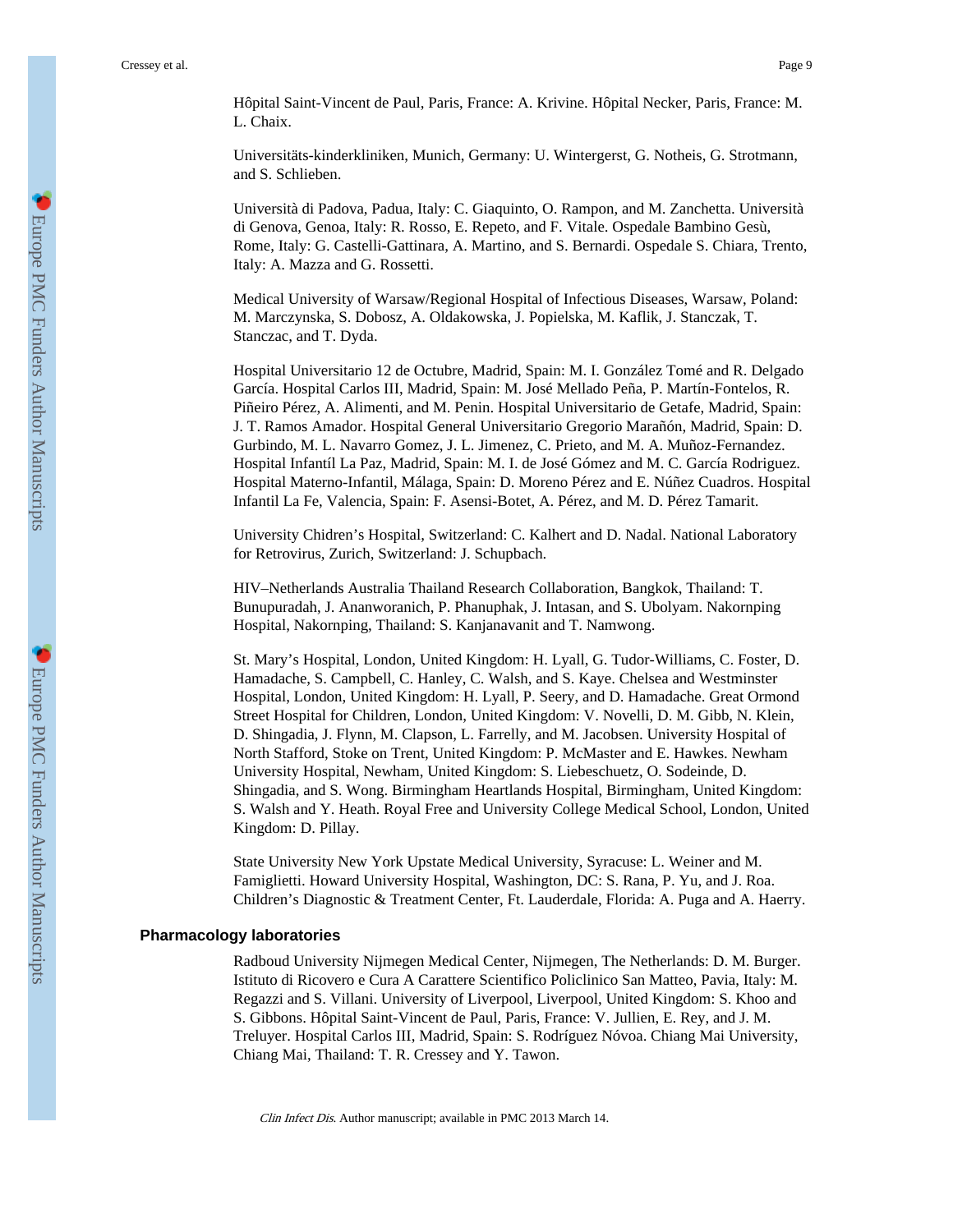## **References**

- 1. Arnedo-Valero M, Garcia F, Gil C, et al. Risk of selecting de novo drug-resistance mutations during structured treatment interruptions in patients with chronic HIV infection. Clin Infect Dis. 2005; 41:883–90. [PubMed: 16107990]
- 2. Moore KH, Barrett JE, Shaw S, et al. The pharmacokinetics of lamivudine phosphorylation in peripheral blood mononuclear cells from patients infected with HIV-1. AIDS. 1999; 13:2239–50. [PubMed: 10563709]
- 3. Taylor, S.; Allen, S.; Fidler, S., et al. Stop study: after discontinuation of efavirenz, plasma concentrations may persist for 2 weeks or longer [abstract 131]; Program and abstracts of the 11th Conference on Retroviruses and Opportunistic Infections; San Francisco, California. 2004;
- 4. Kikaire B, Khoo S, Walker AS, et al. Nevirapine clearance from plasma in African adults stopping therapy: a pharmacokinetic substudy. AIDS. 2007; 21:733–7. [PubMed: 17413694]
- 5. Cressey TR, Jourdain G, Lallemant MJ, et al. Persistence of nevirapine exposure during the postpartum period after intrapartum single-dose nevirapine in addition to zidovudine prophylaxis for the prevention of mother-to-child transmission of HIV-1. J Acquir Immune Defic Syndr. 2005; 38:283–8. [PubMed: 15735445]
- 6. Jourdain G, Ngo-Giang-Huong N, Le Coeur S, et al. Intrapartum exposure to nevirapine and subsequent maternal responses to nevirapine-based antiretroviral therapy. N Engl J Med. 2004; 351:229–40. [PubMed: 15247339]
- 7. McIntyre, J.; Martnson, N.; Investigators for the Trial 1413. et al. Addition of short course combivir (CBV) to single dose viramune (sdNVP) for prevention of mother-to-child transmission (MTCT) of HIV-1 can significantly decrease the subsequent development of maternal NNRTI-resistant virus; Program and abstracts of the 15th International AIDS Conference; Bangkok, Thailand. 2004;
- 8. Dragsted UB, Gerstoft J, Pedersen C, et al. Randomized trial to evaluate indinavir/ritonavir versus saquinavir/ritonavir in human immunodeficiency virus type 1–infected patients: the MaxCmin1 Trial. J Infect Dis. 2003; 188:635–42. [PubMed: 12934178]
- 9. Holland DT, DiFrancesco R, Stone J, Hamzeh F, Connor JD, Morse GD. Quality assurance program for clinical measurement of antiretrovirals: AIDS clinical trials group proficiency testing program for pediatric and adult pharmacology laboratories. Antimicrob Agents Chemother. 2004; 48:824– 31. [PubMed: 14982771]
- 10. Stanford University HIV database. Available at:<http://hivdb.stanford.edu>.
- 11. HIV French Resistance Web site. HIV-1 genotypic drug resistance interpretation's algorithms. AC11 ANRS algorithm. Available at: <http://www.hivfrenchresistance.org>.
- 12. Tariq Sadiq S, Fredericks S, Khoo SH, Rice P, Holt DW. Efavirenz detectable in plasma 8 weeks after stopping therapy and subsequent development of non-nucleoside reverse transcriptase inhibitor-associated resistance. AIDS. 2005; 19:1716–7. [PubMed: 16184054]
- 13. Haas DW, Ribaudo HJ, Kim RB, et al. Pharmacogenetics of efavirenz and central nervous system side effects: an Adult AIDS Clinical Trials Group study. AIDS. 2004; 18:2391–400. [PubMed: 15622315]
- 14. Rotger M, Colombo S, Furrer H, et al. Influence of CYP2B6 polymorphism on plasma and intracellular concentrations and toxicity of efavirenz and nevirapine in HIV-infected patients. Pharmacogenet Genomics. 2005; 15:1–5. [PubMed: 15864119]
- 15. Ribaudo HJ, Haas DW, Tierney C, et al. Pharmacogenetics of plasma efavirenz exposure after treatment discontinuation: an Adult AIDS Clinical Trials Group Study. Clin Infect Dis. 2006; 42:401–7. [PubMed: 16392089]
- 16. Ellis GM, Mahalanabis M, Beck IA, et al. Comparison of oligonucleotide ligation assay and consensus sequencing for detection of drug-resistant mutants of human immunodeficiency virus type 1 in peripheral blood mononuclear cells and plasma. J Clin Microbiol. 2004; 42:3670–4. [PubMed: 15297515]
- 17. Shi C, Eshleman SH, Jones D, et al. LigAmp for sensitive detection of single-nucleotide differences. Nature Methods. 2004; 1:141–7. [PubMed: 15782177]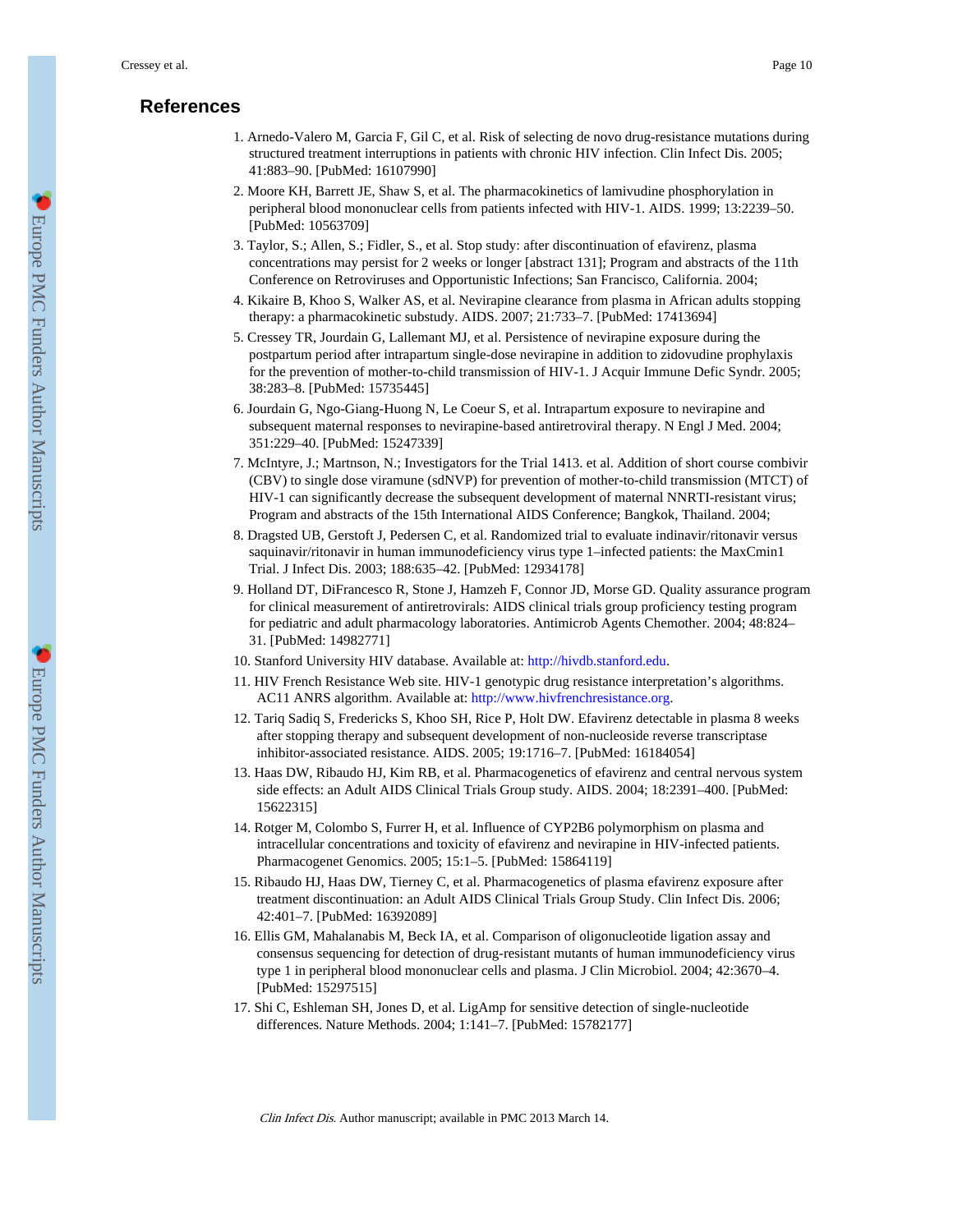- 18. Palmer S, Boltz V, Martinson N, et al. Persistence of nevirapine-resistant HIV-1 in women after single-dose nevirapine therapy for prevention of maternal-to-fetal HIV-1 transmission. Proc Natl Acad Sci USA. 2006; 103:7094–9. [PubMed: 16641095]
- 19. Yap SH, Sheen CW, Fahey J, et al. N348I in the connection domain of HIV-1 reverse transcriptase confers zidovudine and nevirapine resistance. PLoS Medicine. 2007; 4:e335. [PubMed: 18052601]
- 20. Jackson JB, Becker-Pergola G, Guay LA, et al. Identification of the K103N resistance mutation in Ugandan women receiving nevirapine to prevent HIV-1 vertical transmission. AIDS. 2000; 14:F111–5. [PubMed: 10983633]
- 21. Eshleman SH, Church JD, Chen S, et al. Comparison of HIV-1 mother-to-child transmission after single-dose nevirapine prophylaxis among African women with subtypes A, C, and D. J Acquir Immune Defic Syndr. 2006; 42:518–21. [PubMed: 16810119]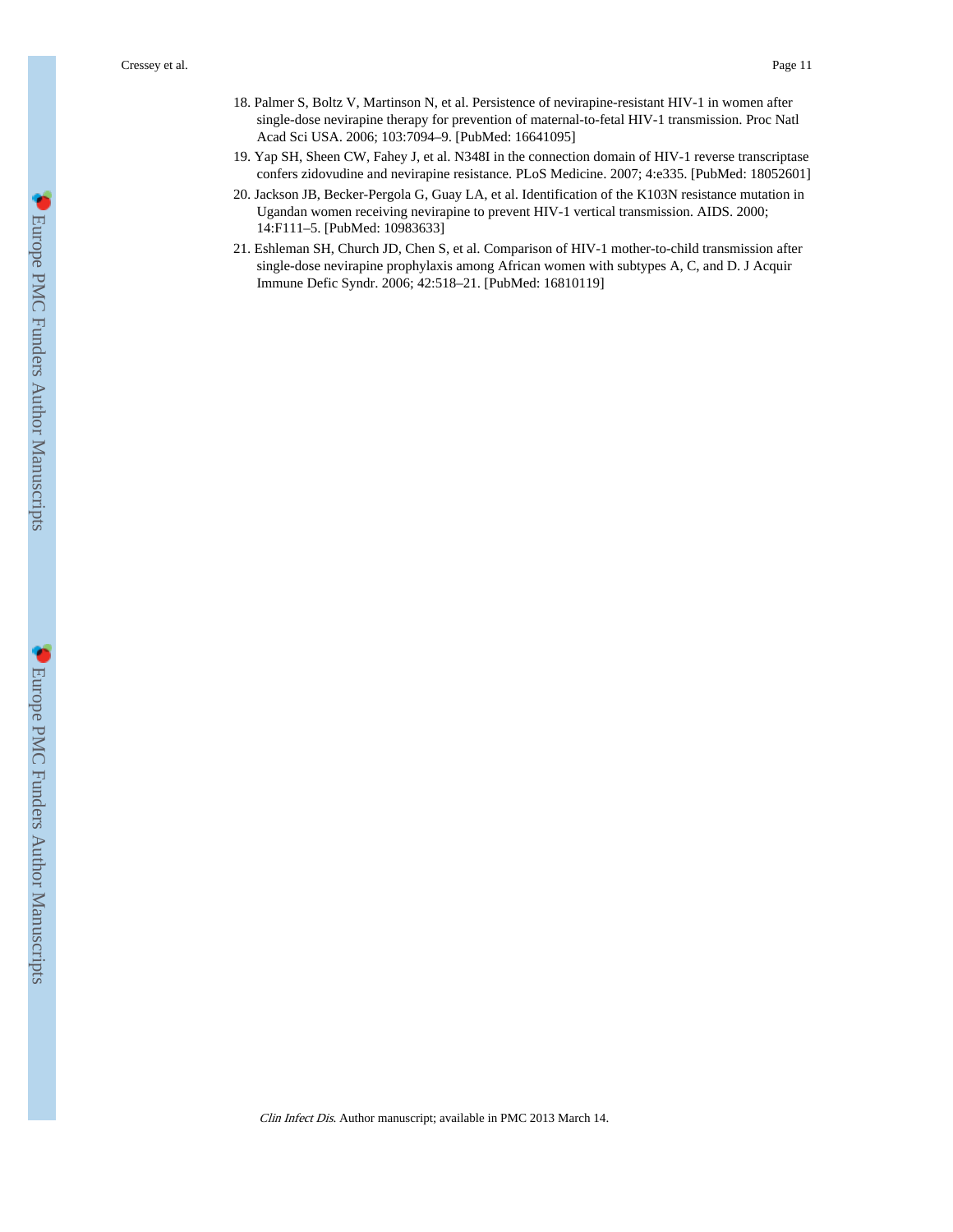Cressey et al. Page 12



## **Figure 1.**

Summary of randomization assignment, HAART regimens interrupted, and stopping strategies employed during the first planned treatment interruption cycle for children enrolled in the Paediatric European Network for Treatment of AIDS 11: Treatment Interruption in Children with Chronic HIV-Infection trial. ART, antiretroviral therapy; NNRTI, nonnucleoside reverse-transcriptase inhibitor.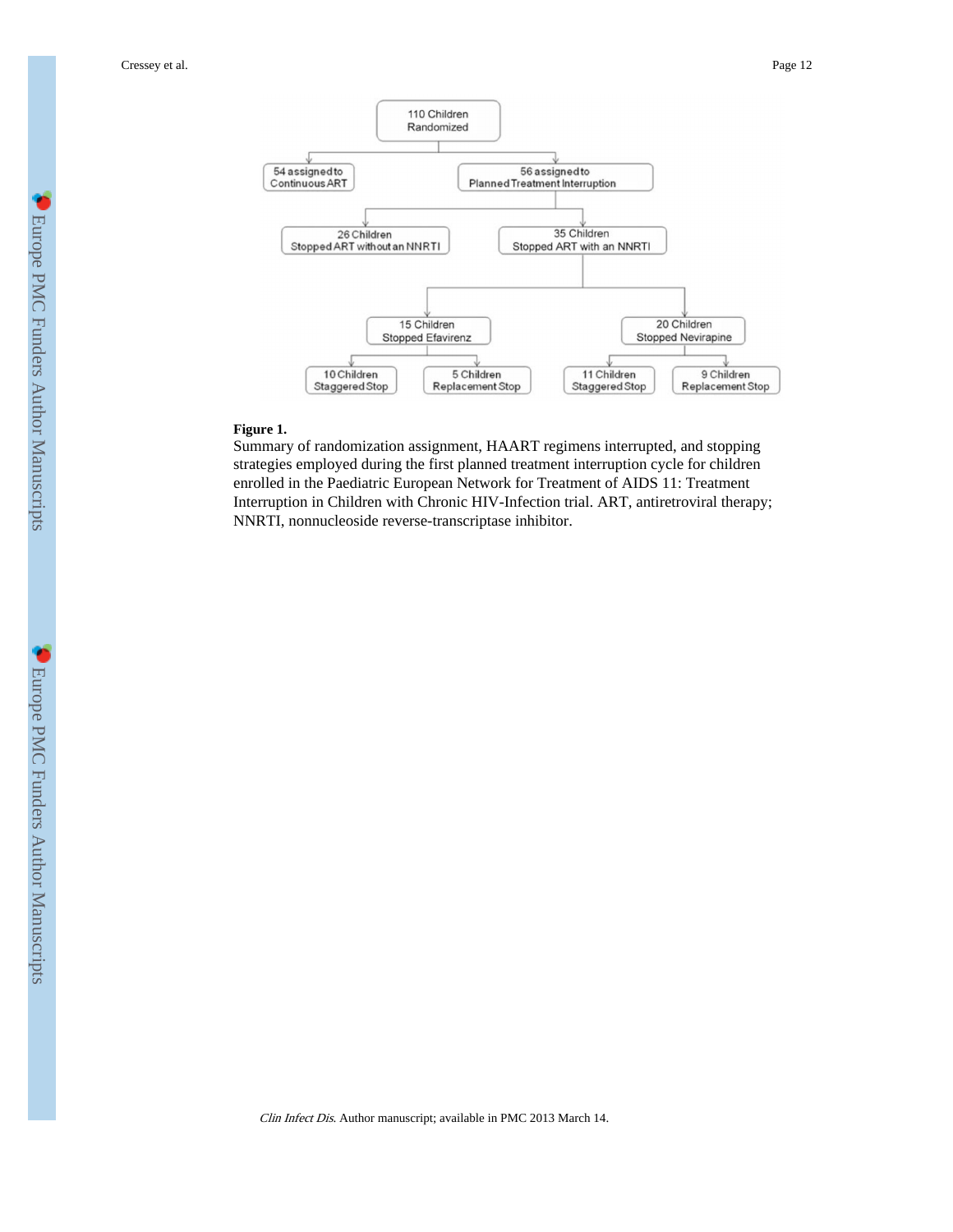

#### **Figure 2.**

Percentage of children with quantifiable plasma nonnucleoside reverse-transcriptase inhibitor concentrations at 0, 7, 14, and 28 days after interruption of a nevirapine (NVP)– or efavirenz(EFV)–containing HAART regimen. The lower threshold of detection was 0.25 mg/L for NVP and was 0.20 mg/L for EFV. The number of children with samples available at each time point is reported above each bar.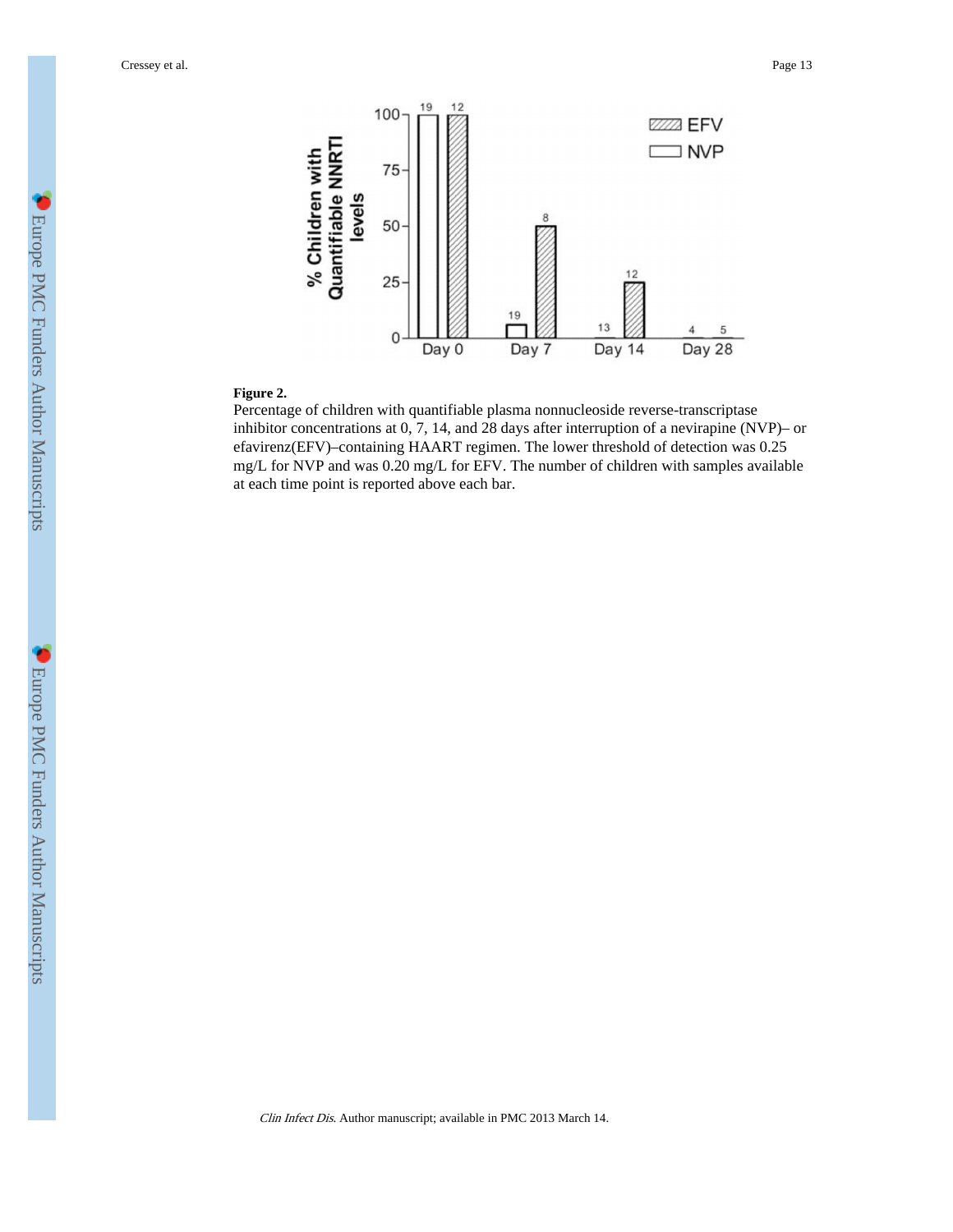| with a nevirapine (NVP)- or efavirenz (EFV)-containing HAART regimen |                                |                                |                                   |  |  |  |
|----------------------------------------------------------------------|--------------------------------|--------------------------------|-----------------------------------|--|--|--|
| <b>Variable</b>                                                      | <b>NVP</b> group<br>$(n = 20)$ | <b>EFV</b> group<br>$(n = 15)$ | <b>All patients</b><br>$(n = 35)$ |  |  |  |
| Sex                                                                  |                                |                                |                                   |  |  |  |
| Male                                                                 | 9(45)                          | 7(47)                          | 16(46)                            |  |  |  |
| Female                                                               | 11(55)                         | 8(53)                          | 19 (54)                           |  |  |  |
| Ethnicity                                                            |                                |                                |                                   |  |  |  |
| White                                                                | 5(25)                          | 3(20)                          | 8(23)                             |  |  |  |
| <b>Black</b>                                                         | 5(25)                          | 6(40)                          | 11(31)                            |  |  |  |
| Asian                                                                | 8(40)                          | 3(20)                          | 11(31)                            |  |  |  |
| Mixed                                                                | 2(10)                          | 3(20)                          | 5(14)                             |  |  |  |
| Age, median years (range)                                            | $8.3(3.6-15.9)$                | $9.4(5.0-15.0)$                | $8.9(3.6-15.9)$                   |  |  |  |
| HIV RNA level <50 copies/mL                                          | 17(85)                         | $11^a(79)$                     | $28^a(82)$                        |  |  |  |
| CD4 cell count, median cells/ $\mu$ L (range)                        | $1033^{b}$ (531-2100)          | 919 (487-2646)                 | $1026^{b}$ (487–2646)             |  |  |  |
| CD4 cell percentage, median % (range)                                | $38^{b}$ (29–53)               | $36(24 - 42)$                  | $38^{b}$ (24–53)                  |  |  |  |
| Previous ART exposure                                                |                                |                                |                                   |  |  |  |
| All 3 main classes                                                   | 5(25)                          | 5(33)                          | 10(29)                            |  |  |  |
| <b>NRTI</b> plus <b>NNRTI</b>                                        | 15(75)                         | 10(67)                         | 25(71)                            |  |  |  |
| ART drugs received, median no. (range)                               |                                |                                |                                   |  |  |  |
| All 3 main classes                                                   | $4(3-8)$                       | $4(3-8)$                       | $4(3-8)$                          |  |  |  |
| <b>NRTIs</b>                                                         | $2.5(2-4)$                     | $3(2-5)$                       | $3(2-5)$                          |  |  |  |

#### **Table 1**

# **Baseline demographic and clinical characteristics of children who interrupted treatment**

**NOTE.** Data are no. (%) of patients, unless otherwise indicated. Baseline characteristics are given at the time of randomization except for laboratory measurements, which are those measurements recorded nearest to or on (but not after) the day on which the NNRTI was stopped (day 0). ART, antiretroviral therapy; NNRTI, nonnucleoside reverse-transcriptase inhibitor; NRTI, nucleoside reverse-transcriptase inhibitor; PI, protease inhibitor.

 ${}^a$ Data on HIV RNA level at day 0 was unavailable for 1 child; percentages are for children with available data.

NNRTIS  $1(1-2)$   $1(1-2)$   $1(1-2)$ PIs  $0(0-3)$   $0(0-2)$   $0(0-3)$ 

All ART drugs 5.2 (1.7–15.3) 6.1 (2.7–10.8) 5.4 (1.7–15.3) NRTIs 5.2 (1.7–11.6) 6.1 (2.7–10.8) 5.4 (1.7–11.6) NNRTIs 4.0 (1.7–7.7) 3.7 (1.9–7.9) 3.7 (1.7–7.9) PIs  $0(0-8.5)$   $0(0-6.3)$   $0(0-8.5)$ 

Cumulative ART exposure, median years (range)

 $b$ <br>CD4 cell count and CD4 cell percentage data at day 0 were unavailable for 1 child; percentages are for children with available data.